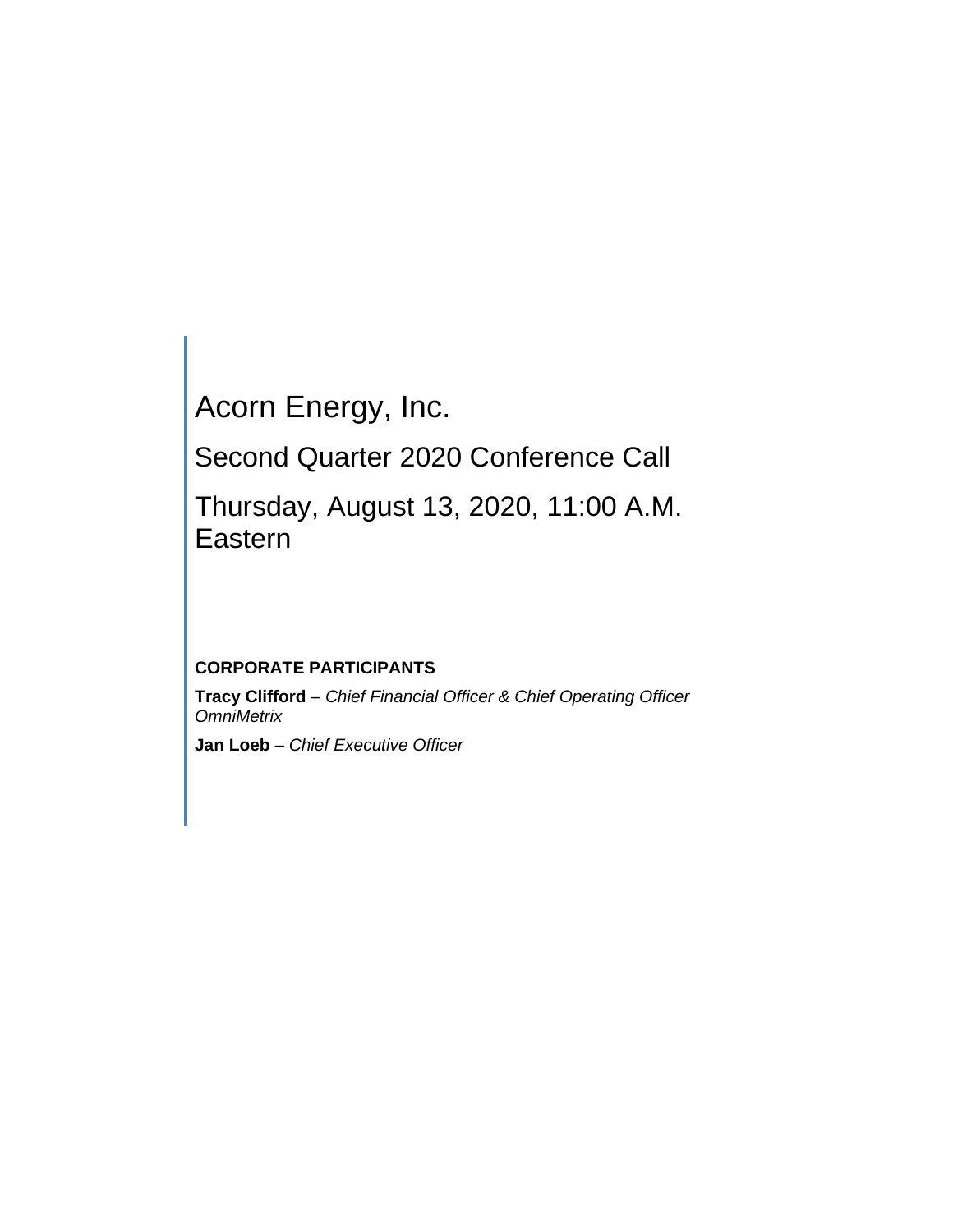# **PRESENTATION**

# **Operator**

Good day, everyone. Thank you for holding and welcome to Acorn Energy's Second Quarter 2020 Conference Call. All participants are in a listen-only mode. Should you need assistance, please signal a conference specialist by pressing the star (\*) key followed by zero (0). After today's presentation, there will be an opportunity to ask questions. To ask a question, you may press star (\*) then one (1) on your telephone keypad. To withdraw your question, please press star (\*) then two (2). Please note, this event is being recorded

I would now like to hand the conference over to Tracy Clifford, CFO of Acorn Energy and COO of its OmniMetrix subsidiary. Please go ahead.

# **Tracy Clifford**

Thank you and welcome everyone to today's conference call. As a reminder, many of the statements made in today's prepared remarks or in response to your questions maybe forwardlooking. These statements are subject to various risks and uncertainties. For example, the operating and financial performance of the company in 2020 and future years is subject to factors, such as risks associated with disruptions to business operations and customer demand resulting from the impact of the COVID-19 pandemic; executing the company's operating strategy, maintaining high renewal rates, growing our customer base, changes in technology, changes in the competitive environment, financial and economic risks as well as having access to sufficient capital for growth.

Forward-looking statements are based on management's beliefs as well as assumptions made using information currently available to management pursuant to the Safe Harbor provisions of the Private Securities Litigation Reform Act of 1995. There are no assurances that Acorn or OmniMetrix will be able to achieve their growth goals in 2020, nor in future years. The company also undertakes no obligation to disclose any revisions to these forward-looking statements to reflect events or circumstances after the date made. A full discussion of the risks and uncertainties that may affect the company is included in Risk Factors on Acorn's Form 10-K as filed with the Securities and Exchange Commission.

I will now hand the call over to Jan Loeb, CEO of Acorn. Jan?

# **Jan Loeb**

Thank you, Tracy, and good morning. In our second quarter, Acorn achieved 7% year-over-year revenue growth, a gross margin of 70% and we approach breakeven on a consolidated net income basis with a net loss attributable to Acorn shareholders of \$33,000 or \$0.00 per share. This is the best bottom line operating performance that we have achieved in many years and it was achieved during the pandemic, but these results I am optimistic about for the future of our business and proud of our OmniMetrix team. I would like to take this opportunity to publicly thank our entire OmniMetrix team for their individual and collective efforts over the past several months as we work through the challenges of COVID-19 both personally and professionally.

As a company, the health and safety of our employees and customers is paramount as we continue to adhere to CDC guidelines in our daily operations in our 21,000 square foot facility and at client sites. Our business, which provides remote monitoring control services for equipment and infrastructure support, for government, healthcare and other critical services is classified as essential by the state of Georgia. As such, we have remained fully operational throughout the pandemic without any employee furloughs.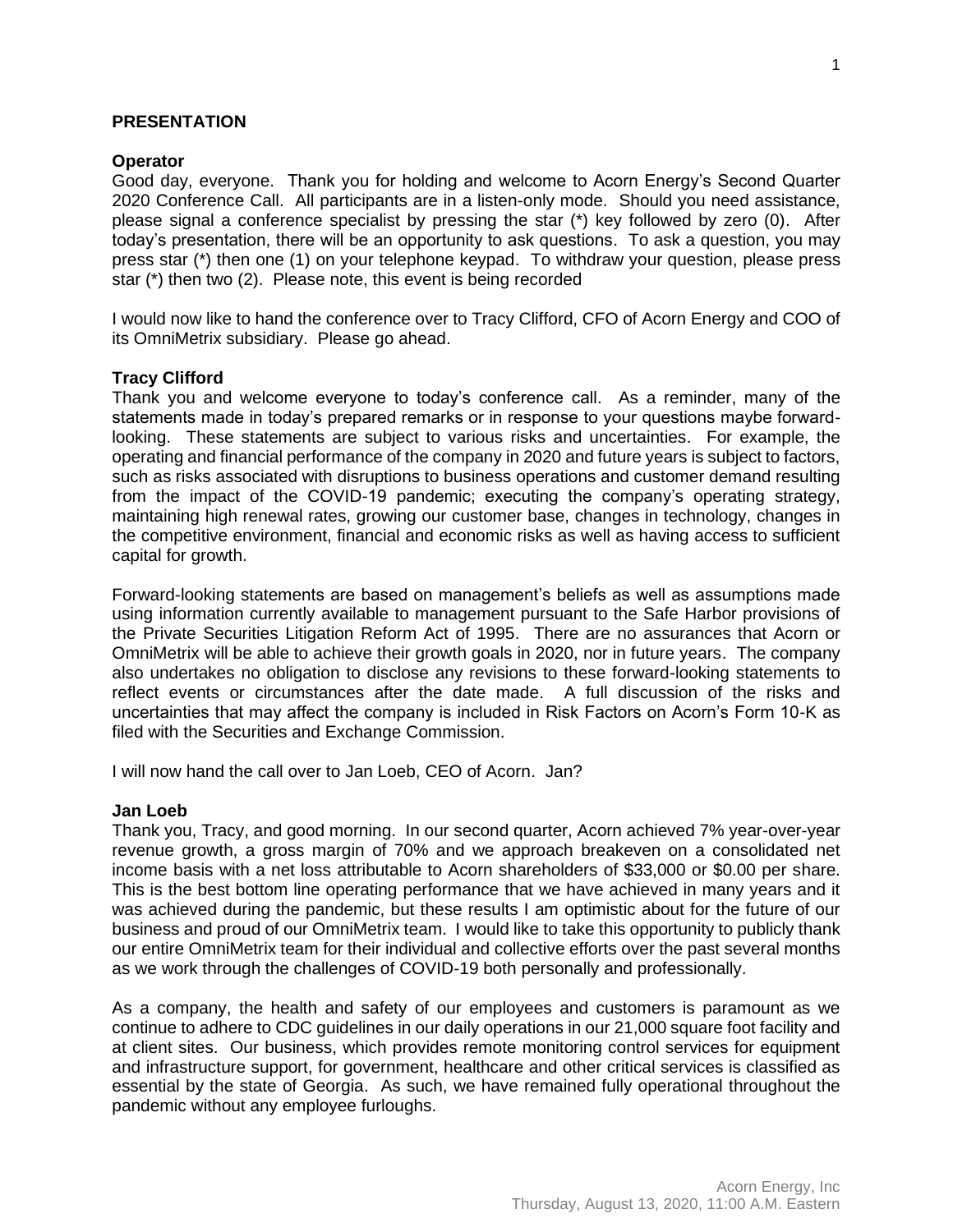We started the year with a bullish outlook for growth but by the end of Q1 and into early Q2, we were seeing lower sales volumes mainly due to reduced hardware sales activity as businesses were either closed or focused on other aspects of their operations and attempting to function successfully through the pandemic.

As many of you know cash basis sales, is a performance tracking measure we use to supplement our GAAP reported revenue and revenue growth trends. Cash basis sales are different from GAAP revenue because we defer and recognize revenue from hardware sales over a 3-year period and we defer and recognize revenue from margin contracts over the period of service, which typically is 1 year. We invoice upon hardware shipments and monitoring renewal periods, which creates the difference between cash sales and GAAP recorded revenue. Cash sales gives insight on the volume of business closed in a period.

In Q2, 2020 cash basis sales was essentially flat at \$1.47 million as compared to \$1.468 million in Q2 2019. We are satisfied with this result, because we are able to maintain our sales volume level despite very challenging business development conditions caused by COVID-19 and related shutdowns and delays.

In our biggest segment, power generation, which focuses on the monitoring of standby generators for commercial and residential accounts, our cash basis sales increased \$77,000 or 6% in Q2 2020 over Q2 2019. In our small Cathodic Protection or CP segment focused on the monitoring and control of the electric current running in gas pipelines, cash basis sales declined by \$75,000 or 31% due to restrictions on travel and sales interactions. In the CP segment, our clients have generated larger corporations, where in many cases sales meetings have been postponed due to social distancing and other restrictive policies currently in place. Additionally, CapEx budgets in the CP segment are also being impacted by energy price volatility and supply and demand disparities that continue to negatively impact this business.

Prior to the COVID disruptions, our expanded sales team was making considerable progress building a solid pipeline of customer trials. The sales cycle in the CP segment is typically 12 to 18 months, but it's likely to lengthen in many cases due to meeting and travel restrictions. However, we remain focused on converting these customer trials into deployments over time. Now more than ever, remote monitoring control has a very compelling value proposition as our technology and services enable our customers to manage mission-critical industrial equipment, much more cost effectively and safely as we can substantially reduce the number of people and travel required to manage disparate assets over wide areas. These benefits are gaining even greater appreciation with mandated personal safety requirements, travel limitations, social distancing mandates related to the pandemic. In addition to the increasing frequency of severe weather events, we believe this equips us with even more fact-based justification to the need and benefits of our products and provides a substantive platform to support our expanding sales and marketing efforts, particularly given the very low penetration of remote monitoring and control solutions in our target markets.

Now, let's turn back to a few financial highlights after which Tracy will provide more specifics to our financial performance and position and then we will open the call to your questions. I mentioned that we have achieved 7% revenue growth over Q2 2019 and a gross margin of 70%. Most significantly, our gross profit grew 13% in Q2 2020, outpacing revenue growth due to the strength in our high margin recurring monitoring services revenue, which grew 19% in the quarter.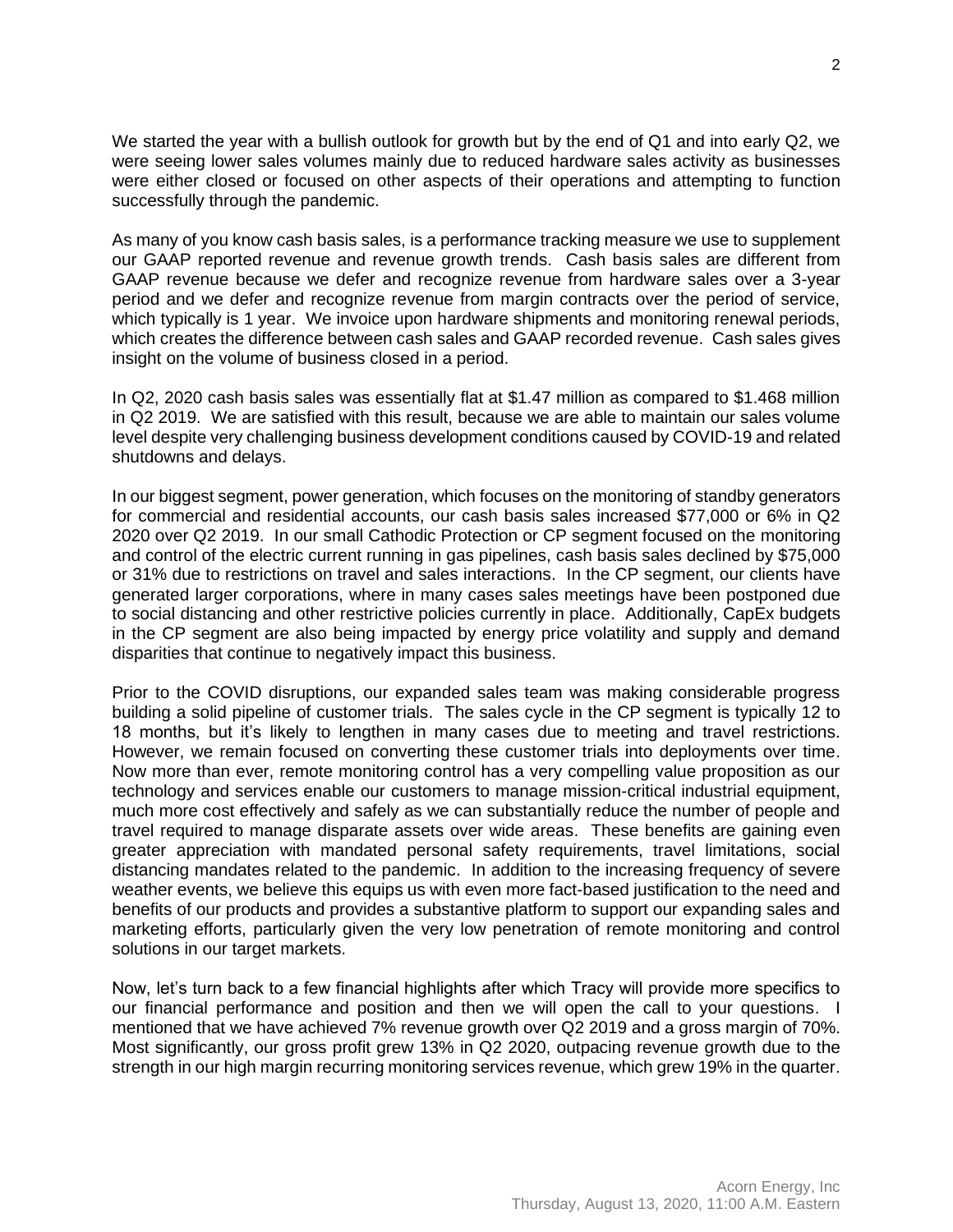This performance underscores the attractiveness and resilience of our monitoring service business and the strategy we have been executing for the past few years to refocus Acorn's resources on building this compelling business.

Turning to business development initiatives in the second quarter, we launched our new Smart Annunciator product, which provides customers with status updates on critical electric systems and last month, we forged our first distribution relationship outside of North America, targeting Continental Europe with the Italian company, Mel Systems, which will market our AirGuard monitoring solution in Italy as well as other countries in Europe. It will take some time to build out this distribution relationship and to customize our solution for the European market, but we believe this is an exciting new growth opportunity for our company. We also hope to launch a new OmniMetrix software product upgrade later this year, which will offer more features and value to our customers solidifying our leadership position in the remote monitoring and control market and we will have more to say after the launch.

In the meantime, despite the COVID-related business development challenges in the near-term, we see an abundance of market opportunities. Historically, new standby generator monitoring sales have been positively impacted by natural disasters and emergencies such as hurricanes and storms that disrupt power system and highlight the importance and value of standby power and remote monitoring to ensure generators can be relied upon to be called into service without delay and to operate for as long as necessary without interruption. Similarly, we believe the pandemic can also stimulate generator and remote monitoring demand as reliable electrical access for home offices has become more important.

Some of you may have been impacted by the tropical storm that went up the East Coast last week. Although not a hurricane, this storm left millions of people without power, some for upwards of a week. We expect the aging of the U.S. power grid infrastructure will continue to be an issue and a driver of backup power generation and monitoring for many years. This is one of the many underlying trends that support our confidence in achieving our long-term annual average growth rate of 20%.

For several years, we have stressed our goal to advance Acorn to achieve cash flow breakeven and then profitability on a consolidated basis. I am very proud to report that we came very close to achieving that goal in the second quarter despite COVID-related challenges and we are optimistic that we will be able to continue to build on the financial performance of the business to achieve positive cash flow and profitability over the next few quarters.

Of critical value as we approach profitability is the fact that Acorn has a very large net operating loss carry-forward, which would shield future income from income taxes benefiting both net income and cash flow. We believe we are on solid footing for next year, with an expectation that the economy will be more fully reopened and business activity will be – will at least begin to normalize. It's too early to establish specific goals for 2021, but we certainly hope to be in the black from a consolidated earnings and cash flow standpoint in 2021. We believe we have the resources to endure the current COVID induced downturn and we remain confident in the value of our remote monitoring services and the long-term growth potential within a still largely untapped market. Given the opportunities we see, our healthy cash position and my confidence in the OmniMetrix team, I am very enthusiastic about our business and what we can do going forward.

Now, I will turn the call back to Tracy Clifford, our CFO to go over more Q2 financials in more detail. Tracy?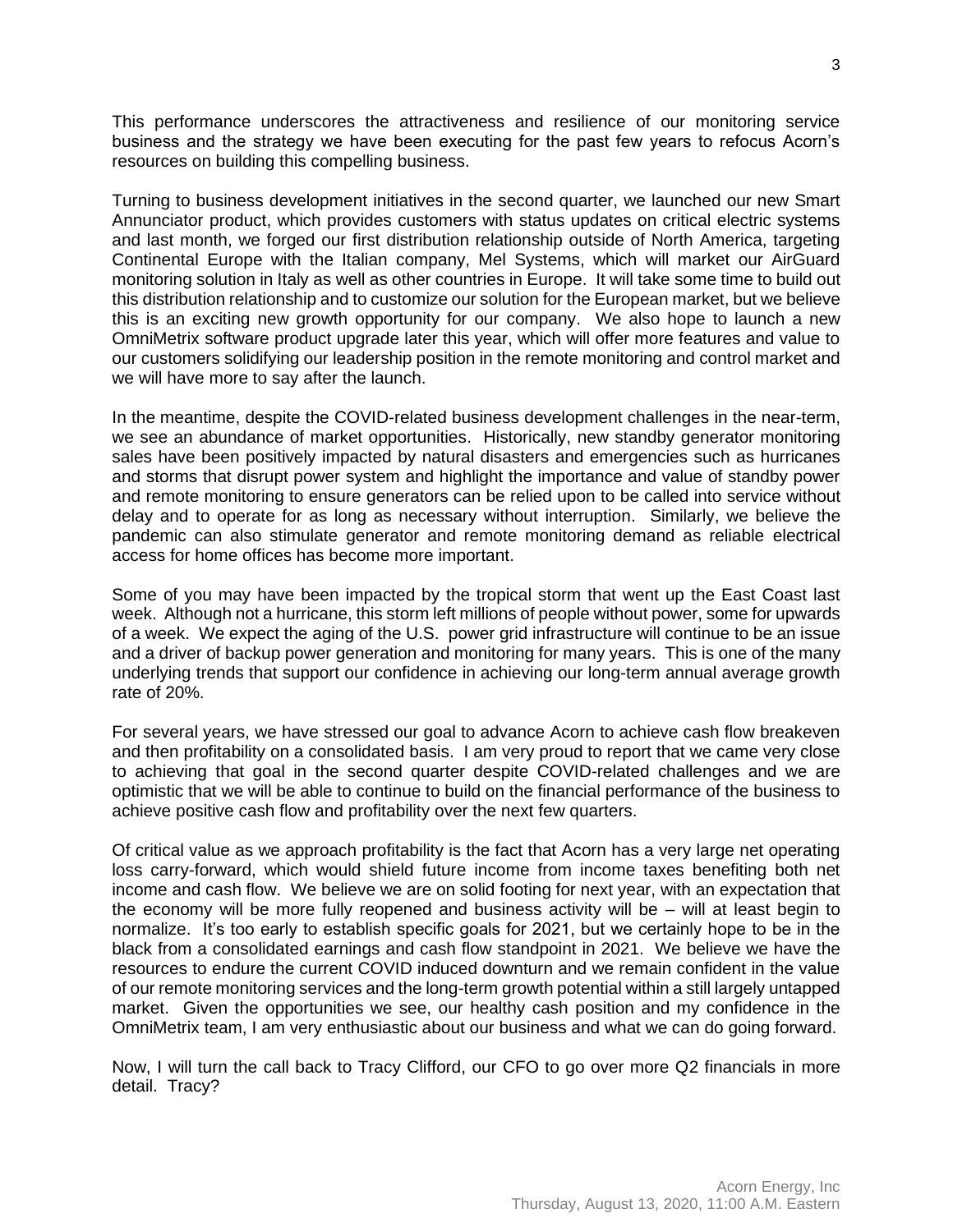# **Tracy Clifford**

Thank you, Jan. Today, we released our second quarter and year-to-date results in a press release issued this morning and we also filed our 10-Q with the Securities and Exchange Commission yesterday evening. I will review some of the highlights from our GAAP basis results as reported. OmniMetrix's Q2 revenue increased as Jan mentioned approximately 7% over Q2 '19 to \$1.5 million, on strength in our largest segment, Power Generation, which grew 19% or \$205,000. This increase was partially offset by a decline of \$114,000, or 36%, in our smaller Cathodic Protection segment, reflecting the overall challenges that Jan discussed in the energy sector and delayed sales interactions related to COVID-19.

Gross profit grew 13% to \$1,022,000 in Q2 '20 versus \$901,000 in Q2 '19. The increase in gross profit was principally attributable to a revenue mix that included more monitoring revenue, which has a significantly higher gross margin than hardware. Consequently, gross margin improved to approximately 70% in Q2 '20 versus 65% in Q2 '19.

Operating expenses decreased 5% at OmniMetrix to \$823,000 in Q2 '20 versus Q2 '19 primarily due to decreased travel expenses related to COVID-19 restrictions and also a decrease in legal fees. However, we anticipate that the full year 2020 OmniMetrix SG&A costs will increase approximately 15% over 2019 as a result of our fully staffed sales team and continued IT infrastructure investments and other expenditures for growth.

With higher gross profit, coupled with lower quarterly operating costs, OmniMetrix reported a Q2 '20 operating profit of \$200,000 versus an operating loss of \$40,000 in Q2 '19. At the corporate level, G&A decreased 9% to \$222,000 in Q2 '20 from \$243,000 in Q2 '19 due to decreased traveling expenses and a reduction in insurance costs, but was flat to Q1 '20, which \$223,000. Management does not expect corporate G&A expense to change materially for the full year 2020 other than expenses that maybe required to support growth at OmniMetrix. Net loss attributable to Acorn's shareholders improved to \$33,000 or \$0.00 per share in Q2 '20 as compared to a net loss of \$199,000 or \$0.01 per share in Q2 '19. For the first 6 months of 2020, Acorn's net loss attributable to shareholders improved to \$316,000 or negative \$0.01 per share versus \$436,000 or \$0.01 per share also in the first 6 months of 2019.

In terms of cash flow, on a consolidated basis, we generated \$78,000 from operating activities in the 6 months ended June 30, 2020 as compared to a use of cash of \$423,000 in the first half of 2019. The improvement was due to increased receivable collections as well to a reduced net loss. Consolidated cash and cash equivalents were \$1,760,000 at June 30th and \$1,775,000 on August 9th, including loan proceeds of \$462,000 received by Acorn and OmniMetrix in April from the Paycheck Protection Program. Assuming substantially all of the loans are forgiven under the terms of the PPP, we expect to record a related gain later this year.

That concludes my review of the financial results, and now, I would like to turn the call back to the operator, so we can take questions from our investors. Operator?

## **QUESTIONS AND ANSWERS**

## **Operator**

We will now begin the question-and-answer session. To ask a question, you may press star (\*) then one (1) on your touchtone phone. If you are using a speakerphone, please pick up your handset before pressing the keys. To withdraw your question, please press star (\*) then two (2). At this time, we will pause momentarily to assemble our roster.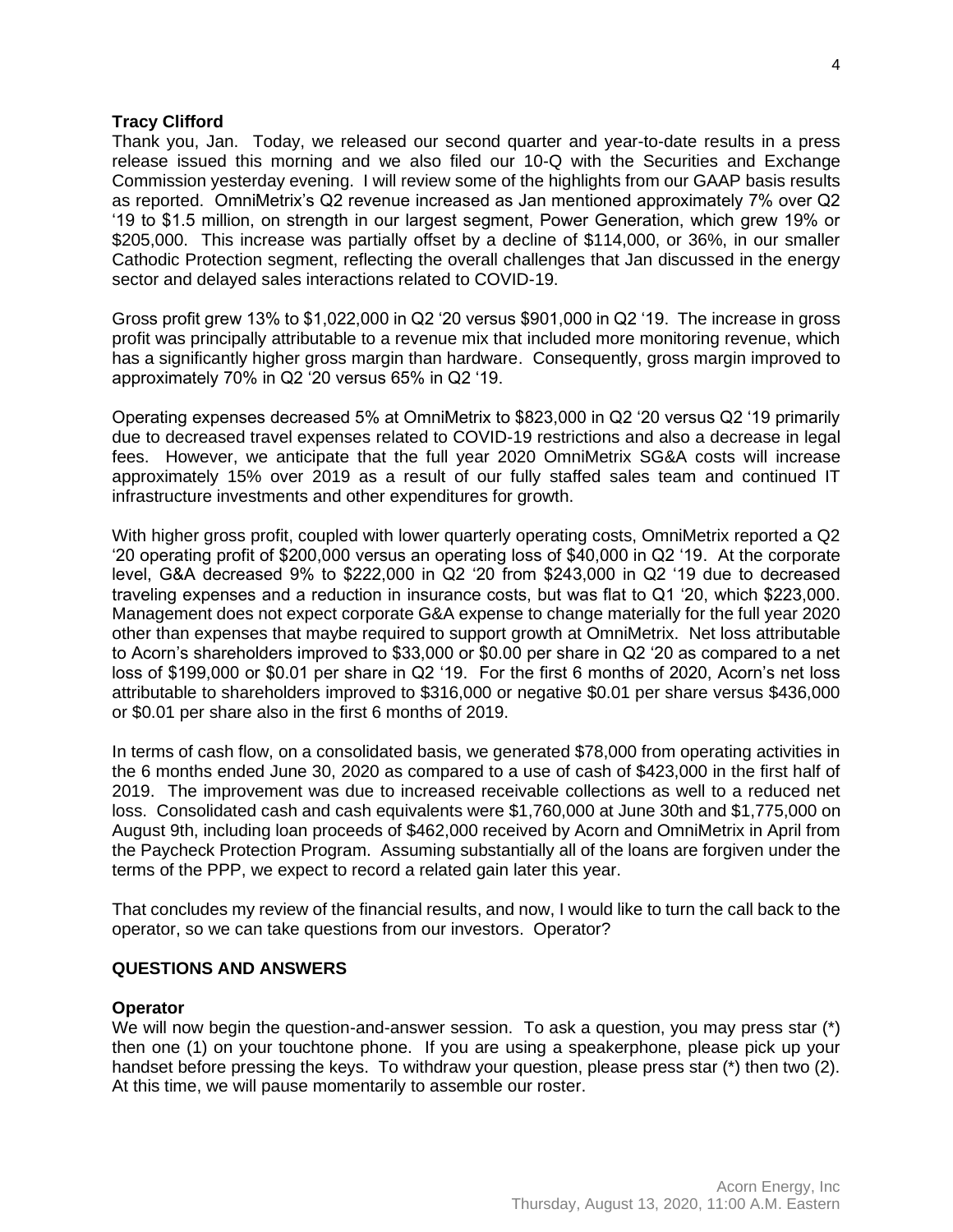Our first question will come from Richard Sosa, who is a Private Investor. Please go ahead.

# **Richard Sosa**

Hi, good morning, Jan and Tracy. How are you?

**Jan Loeb** Good morning Richard.

# **Tracy Clifford**

Great. Thanks Richard.

## **Richard Sosa**

Hi. I am great. I just had a few questions. A one great quarter I have been an investor since 2016 and it was great to see it is definitely the best quarter since I have been an investor so congratulations. Just firstly, you did mention that I believe on the last call about manufacturing some of your devices in house. Have you continued with that or how is there any progress?

## **Jan Loeb**

Yes, as of right now, we have continued with that, but as sales have strengthened, we plan to go back to the normal -- a normal structure over time.

# **Richard Sosa**

Okay, and historically, the third and fourth quarter on a cash basis has been materially stronger, do you believe that that could be the case this year? I know this year is very different, and a lot of the drive in the past has been from some of your energy customers, well your larger customers, but do you see that as a possibility this year?

#### **Jan Loeb**

It's certainly a possibility. The unknown really is in the CP segment. Typically, in the fourth quarter, the CP segment has been the stronger as some of our customers have budgets to spend and they spend it with us on corrosion protection equipment. It's hard to say with COVID-19, no meetings and oil price and gas price volatility, what will happen in the fourth quarter with their budgets. So, I will take a conservative approach, and that's what we are doing internally, as to the CP segment and the fourth quarter.

#### **Richard Sosa**

Okay, and then just in terms of the sale of DSIT, have you received all that cash back and is it in the bank or is there anything left that you'd get back?

## **Jan Loeb**

No, we received all the cash and it is in the bank.

#### **Richard Sosa**

Okay, and then just on the PPP money, do we expect that in the third quarter - does that just translate all into sales or how does that work if you can comment?

## **Tracy Clifford**

Certainly. So, the guidance that's out right now, and certainly the SBA is changing. Certain of the regulations on it appears to be a weekly basis, but we will continue to report the proceeds of the loan as a liability until it's partly or wholly forgiven, and we have been completely legally released. I do intend to do an assessment before the filing of the third quarter Q and actually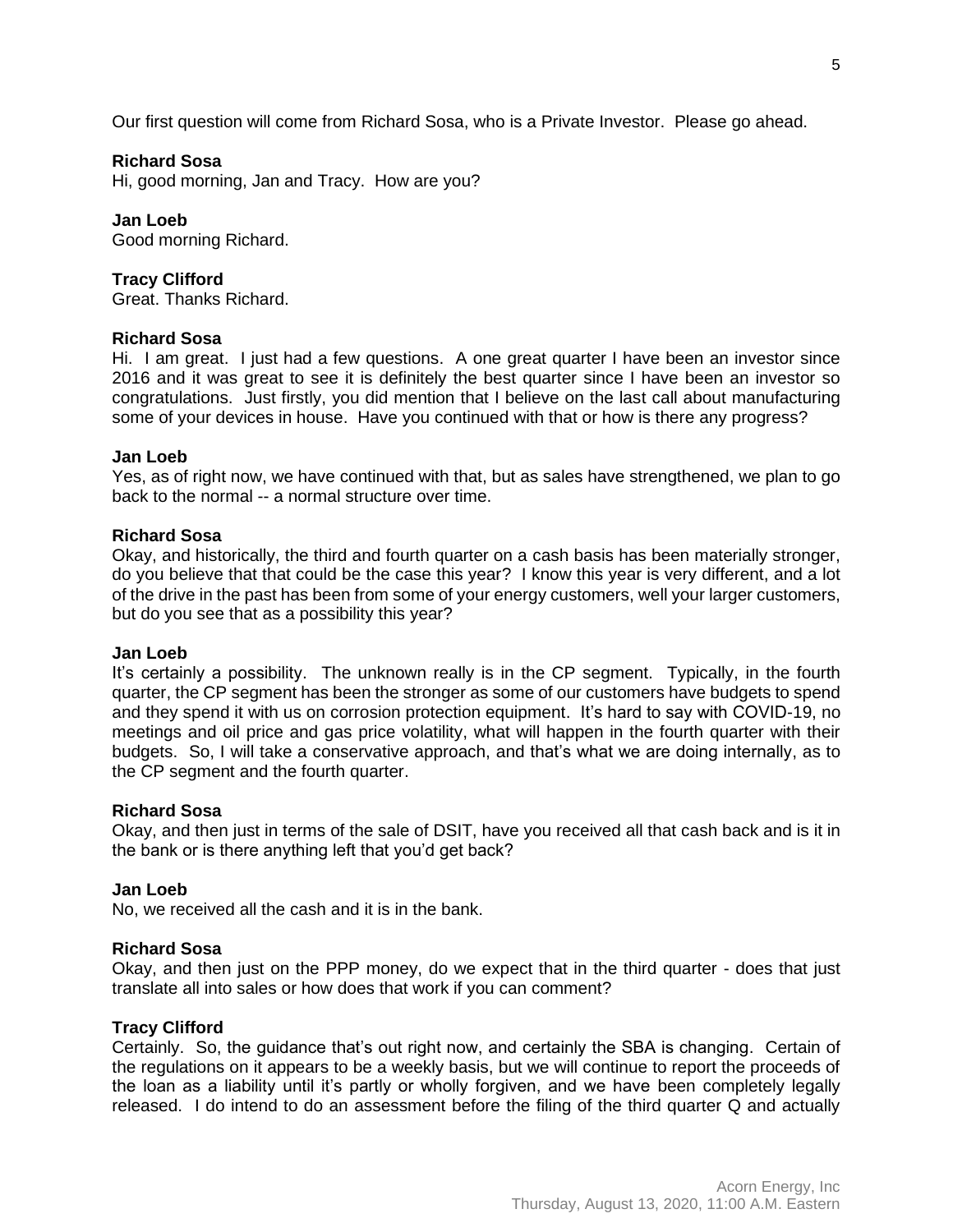before the end of the third quarter at 9/30, and see where we are on the '20, as far as the utilization of the proceeds, and if it appears at that time that we have utilized all the proceeds prior to 9/30, then I'm going to go ahead and file for the forgiveness prior to the end of the third quarter, even though we would have a somewhat extended period from that to do so if we have not yet used all the proceeds on the 24-week extended term. At that time, as soon as we are legally released from either all or part of the loan, we would take it in as a gain on extinguishment of the loans, so it will be shown as a gain from loan forgiveness.

# **Operator**

Our next question will come from Peter Rabover with Artko Capital. Please go ahead.

# **Peter Rabover**

Hey, guys. Congratulations on getting to breakeven cash flow and starting to generate cash flow. Hey, I wanted to just kind of follow up on the dynamic of the long-term growth, and as you are introducing new products, how should we think about the growth in terms of the volume versus price versus product mix growth? Is that – I mean, is there kind of like a split that you are thinking about or any color you can give us would be great?

# **Jan Loeb**

I'd say that I don't want to say volume versus price, but I will say that the Smart Annunciator product that we have just introduced is a higher cost product than we have had in the past. So, if the product is successful which we think it will be and hope that it will be, I would think you would see a pickup in hardware sales over time in the PG segment. Smart Annunciator is in the PG segment, so I would see that we should have a pickup there. It has similar margins to our existing hardware product in the PG sector, but just at a significantly higher price point. So, that's one thing that I think you can expect.

# **Peter Rabover**

Is there a higher monitoring revenue component to that or is the [unintelligible]?

# **Jan Loeb**

There is  $a - no$ , there is similar monitoring component. So, the Annunciator is a product that incorporates our TG-PRO within the Annunciator, so it will have the similar monitoring revenue, but higher hardware, a higher hardware number.

# **Peter Rabover**

Okay.

# **Jan Loeb**

When we launched our new software product that will flip it a little bit to the other side, that will be more of a SaaS type revenue versus a hardware sale. So, that will flip the monitoring and the SaaS kind of revenue to that side. So, we have different things going on. So it's hard for me to tell you that one is going to be versus another as we have stuff in both categories, but those are some of the trends that you should expect to see over the next few years.

# **Peter Rabover**

Okay, great, and then just a follow-up, I know you had mentioned obviously some difficulty with getting new sales and converting leads into sales because of COVID lockdowns and all that, how has your, I guess, renewal rates with customers have been on the monitoring side, has there been an impact there from the economics like other than the usual disconnect that usually happens, has there been an economic uptick or anything like that or no?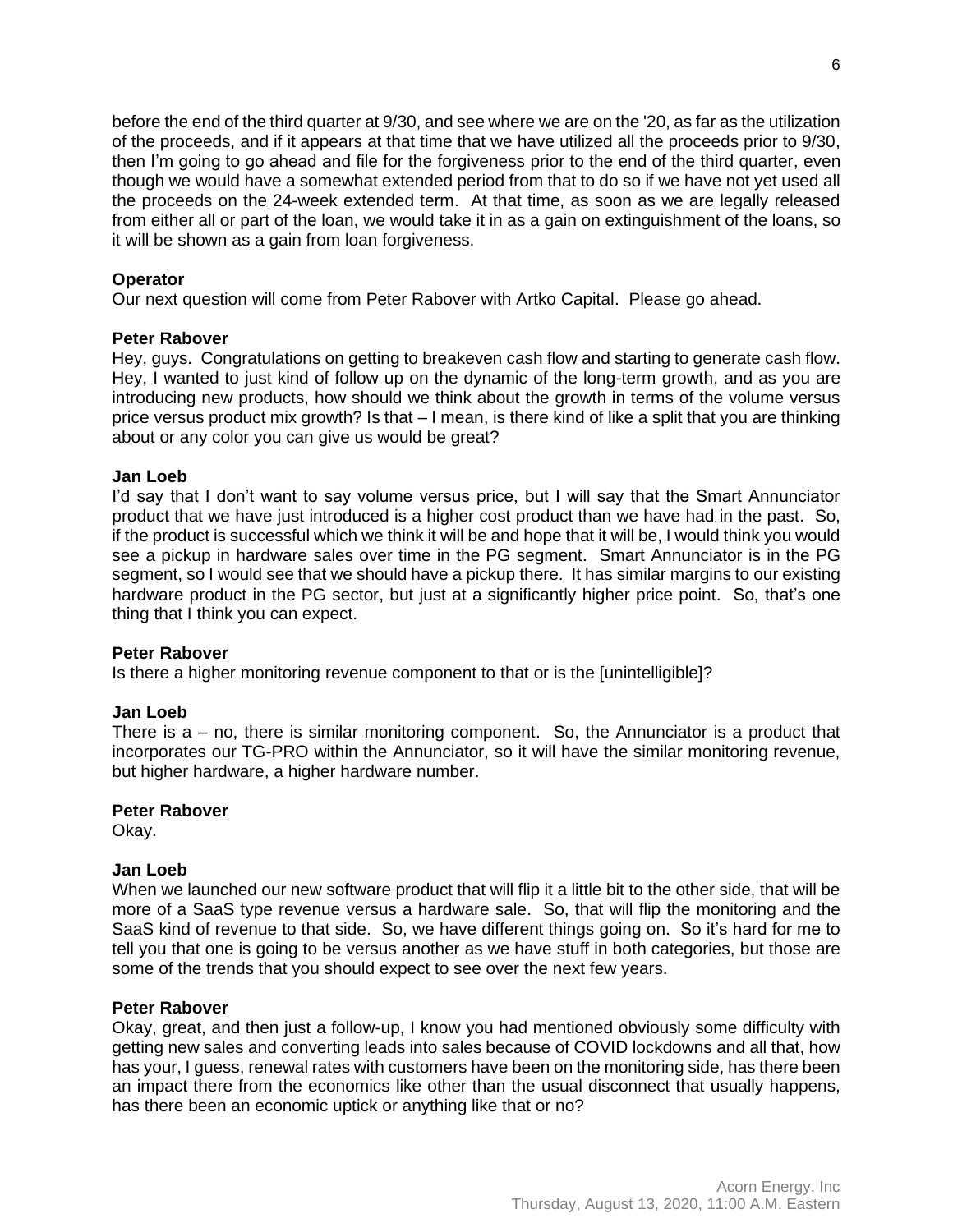# **Jan Loeb**

No, we have not seen any change in renewal rates or in collection of receivables. As you can see from our cash balances, things have been fairly strong in that area.

# **Peter Rabover**

Okay, great. That's it for me. I will hop off. Thank you.

# **Jan Loeb**

Thank you.

# **Operator**

Out next question will come from Jim McIlree with Bradley Woods. Please go ahead.

# **Jim McIlree**

Thanks a lot. Good morning. I apologize if you went over this in your commentary, but do you have an estimate for how much COVID impacted your hardware sales in the quarter?

# **Jan Loeb**

Jim, hi, good morning. No, we don't have an estimate, but you can tell historically, CP is a growing segment within our company and because we started from a fairly low base, so when in the early years had very strong growth on a percentage basis, last year we had some turnover in the sales people, but -- so you can tell a little bit throughout just looking at the trends, the expected trends in CP versus where we are, you can make an estimate as to what it is, but we don't really look at that.

## **Jim McIlree**

Okay, and did you have, or do you have currently issues on parts to manufacture the units, are there any supply chain issues that you are working through?

# **Jan Loeb**

Currently no. There were at the beginning in March, we had some delays, but today, we have no delays whatsoever.

## **Jim McIlree**

Got it, and I think you said -- I think I heard you say that you think COVID or the grid resiliency is going to have a beneficial impact for you, is that something that's backed up by evidence you have seen so far or is that that more of a, just based on kind of your view of the market?

## **Jan Loeb**

No, it's backed by evidence. If you looked at Generac, which is the largest manufacturer of generators in their second quarter results, they had very strong results in particular in the residential area, so they clearly are seeing an uptick in that, and then if you look, there have been a number of studies done as to the amount of it's obviously a short term study, the amount of electrical usage at homes since the stay-at-home orders were put into place and, the electrical usage is up significantly. I mean, just think about a person at home all day with his computer, going to the refrigerator, having the air conditioning on, just the electrical usage at a home is up substantially. I think I saw one particular study in New York City apartments was up 7%. So, electrical usage is certainly up because of COVID.

## **Jim McIlree**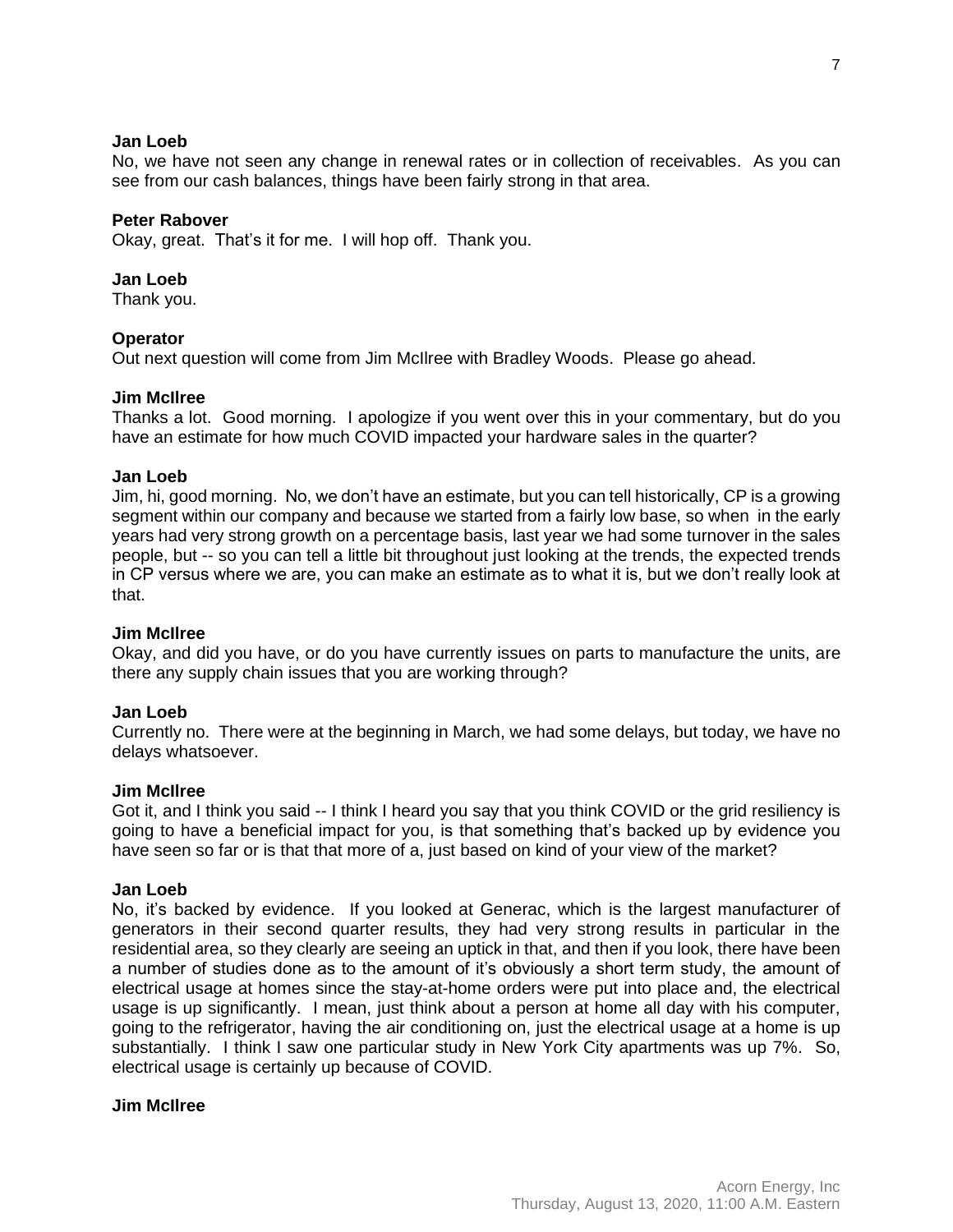# **Jan Loeb**

And it's not only just the usage, it's also the need and the importance. So, if you're now working at home, you can't afford to be down for two days. So, I think backup power becomes more important not just because of the usage, but because of the requirement to be up.

#### **Jim McIlree**

Yes, fair enough. Okay.

# **Tracy Clifford**

And I think complimentary to that is the is there has been an increase in home improvement costs and investment, more people that are working from home are spending money on their home and there has been some guidance posted out there on the folks are investing a lot more in their homes and their home offices. So, I think we are going to see more generators and alternative backup solutions as a result of that as well.

#### **Jim McIlree**

Yes, that's an interesting point, particularly if you're not spending it on restaurants and commuting and parking and things like that.

#### **Tracy Clifford**

Exactly.

#### **Jim McIlree**

Yes, I appreciate that. Alright, thanks a lot. Good luck with everything.

#### **Operator**

Again, if you would like to ask a question, it is star (\*) then one (1), star (\*) then one (1) to ask a question.

Our next question will come from Jack Mayer, who is a Private Investor. Please go ahead.

#### **Jack Mayer**

Hi, Jan. Congratulations on what thank God seems to have been a wonderful quarter. I wondered if you could expand a little bit more on this European initiative. Any particular reason that you started in Italy or it's just a distributor centered in Italy, any particular reason that you started with the air compression, why not PG, why not something else? If you can comment at all on the competitive landscape, there as opposed to the USA anything that you can do to expand on it?

# **Jan Loeb**

We love Italy. It's a great place to visit. The Mel approached us that they had heard about our air compressor solution, and they have done their research and our product was the best in the market, so they approached us about purchasing our product and distributing it within Europe. So, it really wasn't that we were looking for a European strategy. They came to us and they liked, and their business is mainly air compressors, so that's why they chose our air compressor monitor versus our PG monitor, but they are big in Europe and we will see what happens. It's a little bit difficult in Europe for us in terms of monitoring, setting up monitoring, meaning our customer service, which is just a superior customer service to most of our competitors. It's hard to do it in Europe, because of the time differential. So, there are a couple of things we are doing a little